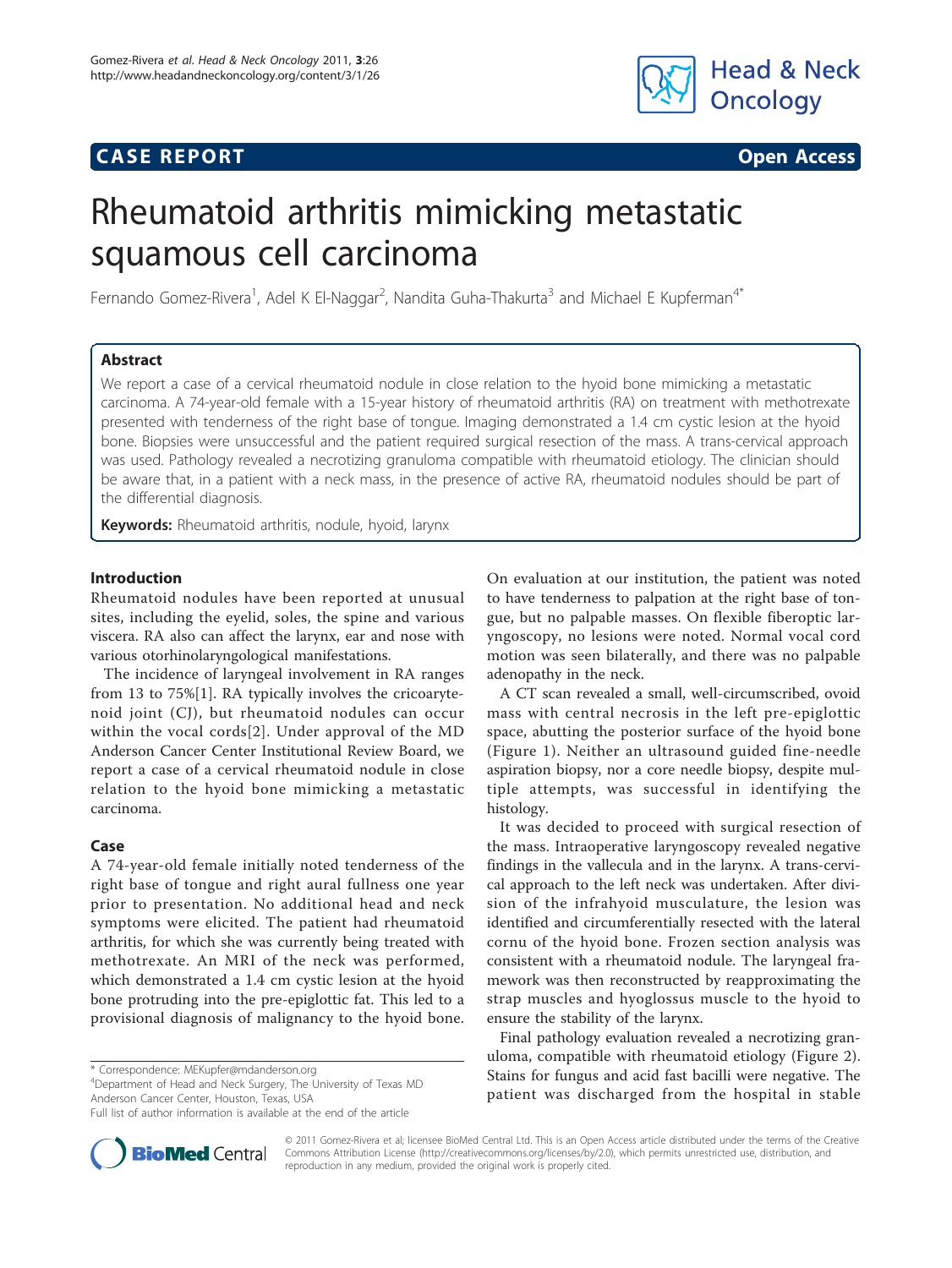<span id="page-1-0"></span>

condition and, at 6-month follow-up, had no significant sequelae. Her RA continued to require treatment with methotrexate.

## **Discussion**

We present the case of a patient with a tender mass in the pre-epiglottic region at the level of the hyoid bone, which final pathology demonstrated to be a rheumatoid nodule. Although rheumatoid nodules in the larynx have been described, focal involvement of the hyoid bone to our knowledge has not been reported in the literature.

Laryngeal abnormalities in RA can be seen on CT imaging in 50-75% of patients[[3](#page-2-0),[4](#page-2-0)]. The prevalence ranges from 13 to 75% in various clinical studies, and between 45 and 88% in postmortem studies[[5\]](#page-2-0). Although these findings indicate that laryngeal involvement of RA is common, clinical suspicion is necessary to recognize it.

In a patient presenting with a laryngeal mass, the otolaryngologist should be cognizant that the differential diagnosis should include a malignant process, more frequently squamous cell carcinoma. Other malignant considerations include adenoid cystic carcinoma, lymphoma and sarcomas. Among the benign lesions, laryngocele,



amyloidosis, papilloma and inflammatory processes such as tuberculosis and rheumatoid nodules<sup>2</sup> should also be considered.

Most studies on laryngeal involvement of RA describe nodules at the CJ; however, nodules involving the hyoid, to our knowledge, have not been described. In our case, the nodule was traced to the posterior aspect of the hyoid bone. It is possible that the rheumatoid nodule had arisen from the union of the body to the lesser cornus of the hyoid, which is usually attached to the body of the bone by fibrous tissue, and occasionally to the greater cornua by distinct diarthrodial joints. This joint usually persists throughout life, but occasionally becomes ankylosed.

The presence of a new neck mass should always involve a thorough clinical history, examination and further evaluation, including imaging and directed biopsies, to exclude the presence of a malignancy. However, in patients with known RA and active disease, the clinician should be aware that, although rare, rheumatoid nodules should be included as one of the primary differential diagnoses of neck masses.

### Consent statement

Written informed consent was obtained from the patient for publication of this case report and accompanying images. A copy of the written consent is available for review by the Editor-in-Chief of this journal.

#### List of abbreviations

CJ: cricoarytenoid joint; RA: rheumatoid arthritis

#### Author details

<sup>1</sup>Otorhinolaryngology - Head and Neck Surgery/Otolaryngology, The University of Houston Health Science Center, Houston, Texas, USA.